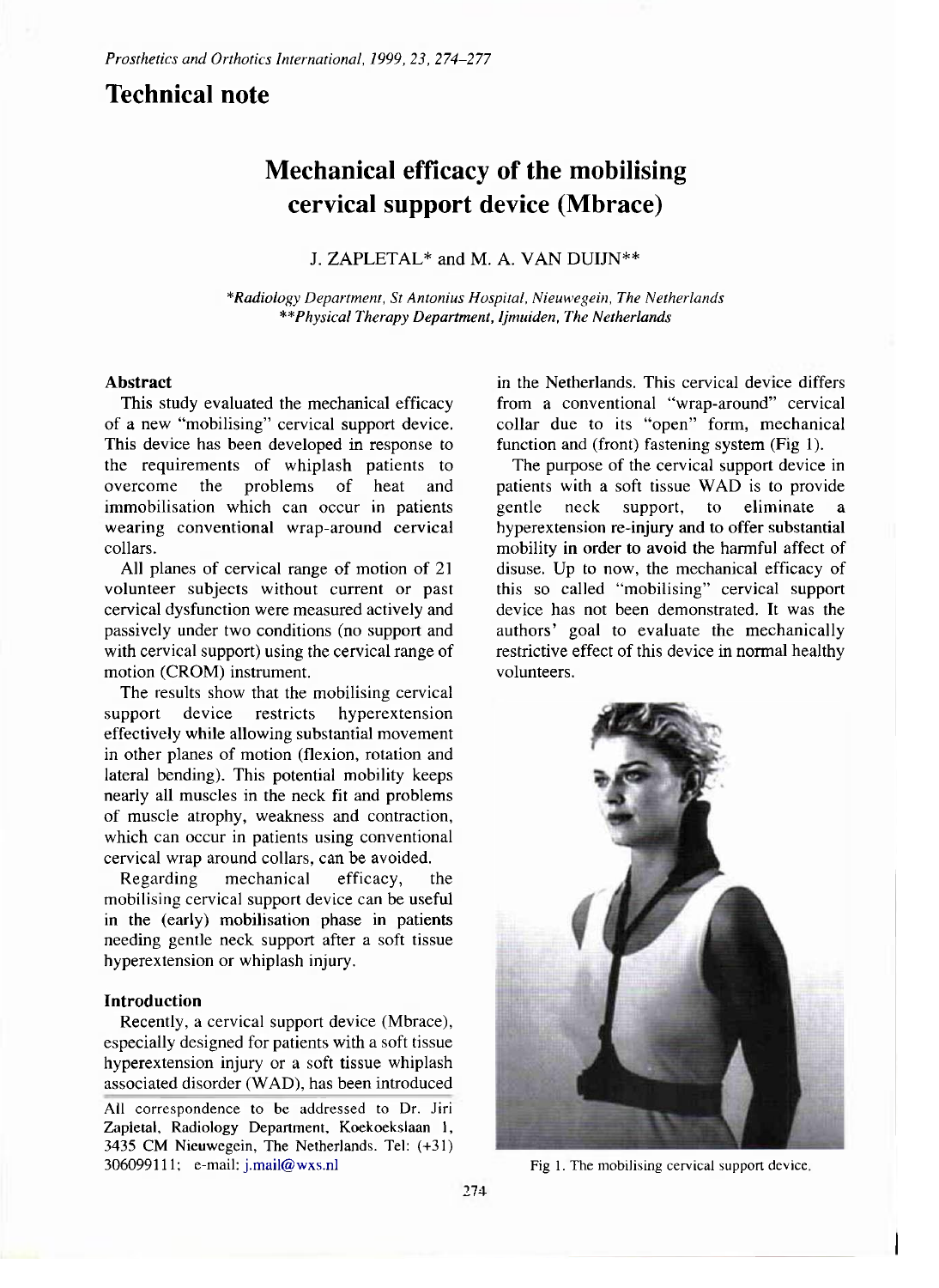

Fig 2. The mechanical efficacy of the device (active)

#### **Material and methods**

Twenty one (21) volunteer subjects (age range 15-61 years, mean age 36 years) with no history of neck abnormality were tested for neck range of motion (overall motion) using the CROM instrument. This instrument allows the collection of reliable three-dimensional motion information on the head and neck (Capuano-Pucci *et al.,* 1991). The thorax was fixed in a high chair that blocks shoulder and thoracic motion. An appropriate support (small, medium or large) was applied and properly fixed. Each volunteer was tested in and out of the cervical support device in three planes of motion. The following motion parameters were measured by the same examiner: 1) flexion, 2) extension, 3) axial rotation, and 4) lateral bending.

The maximum possible range of motion was tested using passive and active methods. For the passive test the volunteer allowed the tester to move the head and neck through the maximum range of motions without resisting. For the active tests, the volunteer was instructed to move head and neck as far as possible in all planes of motion.

The results were recorded as degrees of motion. Average range of motion using passive and active methods was then calculated for the group. The standard deviation for the four directions of motion was measured. Statistical analysis using the paired *t*-test was undertaken to assess statistical significant motion reduction.

### **Results**

The mobilising cervical support device was fixed properly for optimal efficacy. Average unrestrained passive and active extension was respectively 70.8  $\pm$ 9.6 and 67.9  $\pm$  9.6 (mean  $\pm$ standard deviation). Restrained passive and active extension was  $40.9 \pm 6.1$  and  $36.7 \pm 6.6$ .

The average reduction in motion was  $29.9 \pm$ 9.1 and  $31.2 \pm 9.9$ . Both passive and active extension was significantly restricted by the open collar (p<0.05).

Flexion, rotation and lateral bending (active and passive) were not substantially restricted.

The data are plotted in Figures 2 and 3, giving an indication of the efficacy of the mobilising cervical support device in restricting extension in normal force conditions. The performance of the device under substantial force application has not been evaluated in this study.



Fig 3 The mechanical efficacy of the device (passive).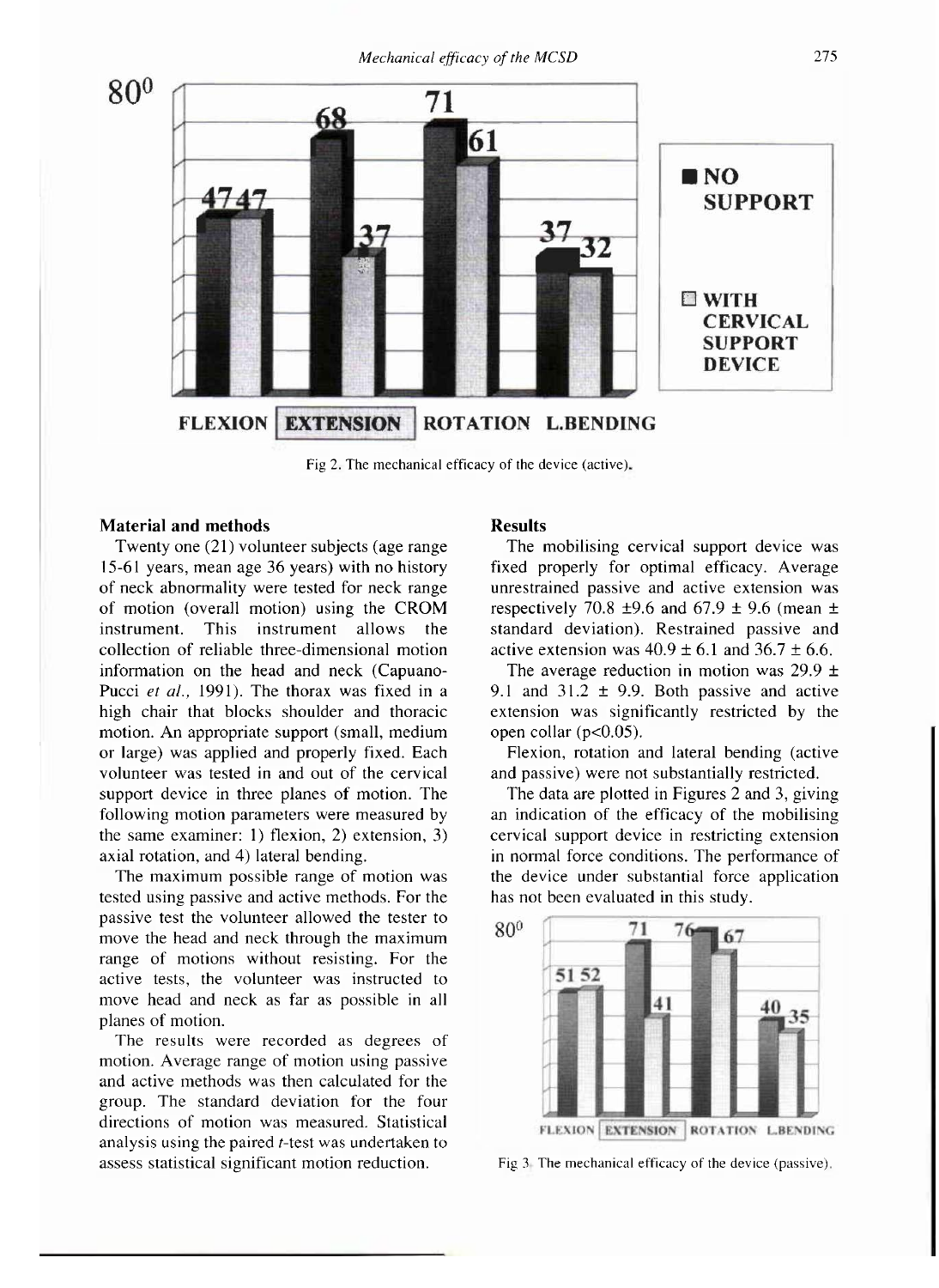## **Discussion**

Cervical collars are often prescribed in the treatment of neck disorders of both traumatic and non-traumatic aetiology (Johnson *et al.,*  1977; Sandler *et al.,* 1996). A traumatic neck disorder that frequcntly occurs after a rear-end car collision is "whiplash". This term, becoming so general in contemporary society, is often described as a non-contact acceleration/ deceleration injury of the neck. Although no consensus about the exact patho-physiological mechanism of whiplash exists it is postulated that hyperextension plays an important role in soft tissue damage (McKenzie and Williams 1971; MacNab, 1964). The injury frequently causes myofascial soft tissue damage with stretching and bruising of the muscles and supporting ligaments of the neck (Newman, 1990). Most neck pain developing shortly after the accident is due to myofascial soft tissue injury (Newman, 1990; Gargan and Bannister, 1990; Yeung, 1996). In many cases the patient experiences pain within a few minutes that increases progressively and is markedly aggravated by movements, especially in (hyper)extension. Consequently, patients with such an injury usually require neck support to relieve pain and to allow soft tissue healing. To provide this support, "immobilising" cervical wrap-around collars are frequently recommended.

There are a variety of cervical wrap-around collars available. Their continued widespread usage would suggest a beneficial effect. In a study on surgical collars, Naylor and Mulley (1991) found that pain was a symptom that frequently improved by wearing a soft or hard (firm) cervical collar. However, hard wraparound collars were frequently found uncomfortable and tended to cause various problems and difficulty in daily life. Whilst soft collars were better tolerated than hard collars and caused less interference to daily activities, they were frequently found uncomfortable, too hot and irritating. Putting a wrap-around cervical collar on and fastening it at the back of the neck was sometimes also a problem, especially in patients with rheumatoid arthritis.

A well known side effect in the use of immobilising collars is that muscle atrophy, weakness and contraction may result from the use of these collars due to reduced muscular activity. In this context, previous studies show

that cervical spine immobilisation after a whiplash-type distortion gives rise to prolonged symptoms whereas more rapid improvement can be achieved by early active management and early (home) mobilisation (McKinney, 1989; McKinney *et al.,* 1989; Mealy *et al.,* 1986). Furthermore, it has recently been observed that the outcome is better for patients who are encouraged to continue their normal, pre-injury activities as usual than for patients who take sick leave from work and are immobilised in the early phase after the neck sprain injury (Borchgrevink *et al.,* 1998).

The goals of cervical bracing vary according to the patient's problem. In the (sub)acute treatment of a myofascial soft tissue WAD, the goals may be simply to provide gentle neck support, eliminate painful hyperextension and lower the risk of re-injury. In addition, one of the key aims in the treatment of soft tissue lesions is to encourage the damaged tissue to regain tensile strength as rapidly as possible (Hunter, 1994). In this study we evaluated the mechanical efficacy of a new device that is especially developed to fulfil these goals and most importantly to overcome the problems due to immobilisation. The shortcoming of the study is that the motions described are probably greater than those experienced by patients treated with the cervical support device. Nevertheless, testing on healthy individuals seems to be the best method of quantifying the ability of a cervical device to restrict cervical motion (Sharpe *et al.,* 1995).

The findings in this study indicate that the mobilising cervical support device is competent in limiting extension of the cervical spine, while allowing substantial movement in other planes of motion in normal force conditions. This implies that, regarding mechanical efficacy, this device can be useful in patients needing neck support in the (early) phase after a myofascial soft tissue WAD or a soft tissue hyperextension injury as it potentially can keep most neck muscles active and prevents hyperextension with possible re-injury. Future research should address clinical effectiveness of the cervical support device in these patients.

Due to the specific mechanical efficacy of this device one can probably use it in the prevention of a hyperextension or whiplash injury. In this context, it is possible that the neck support is capable of preventing or minimising a cervical soft tissue injury as a result of the